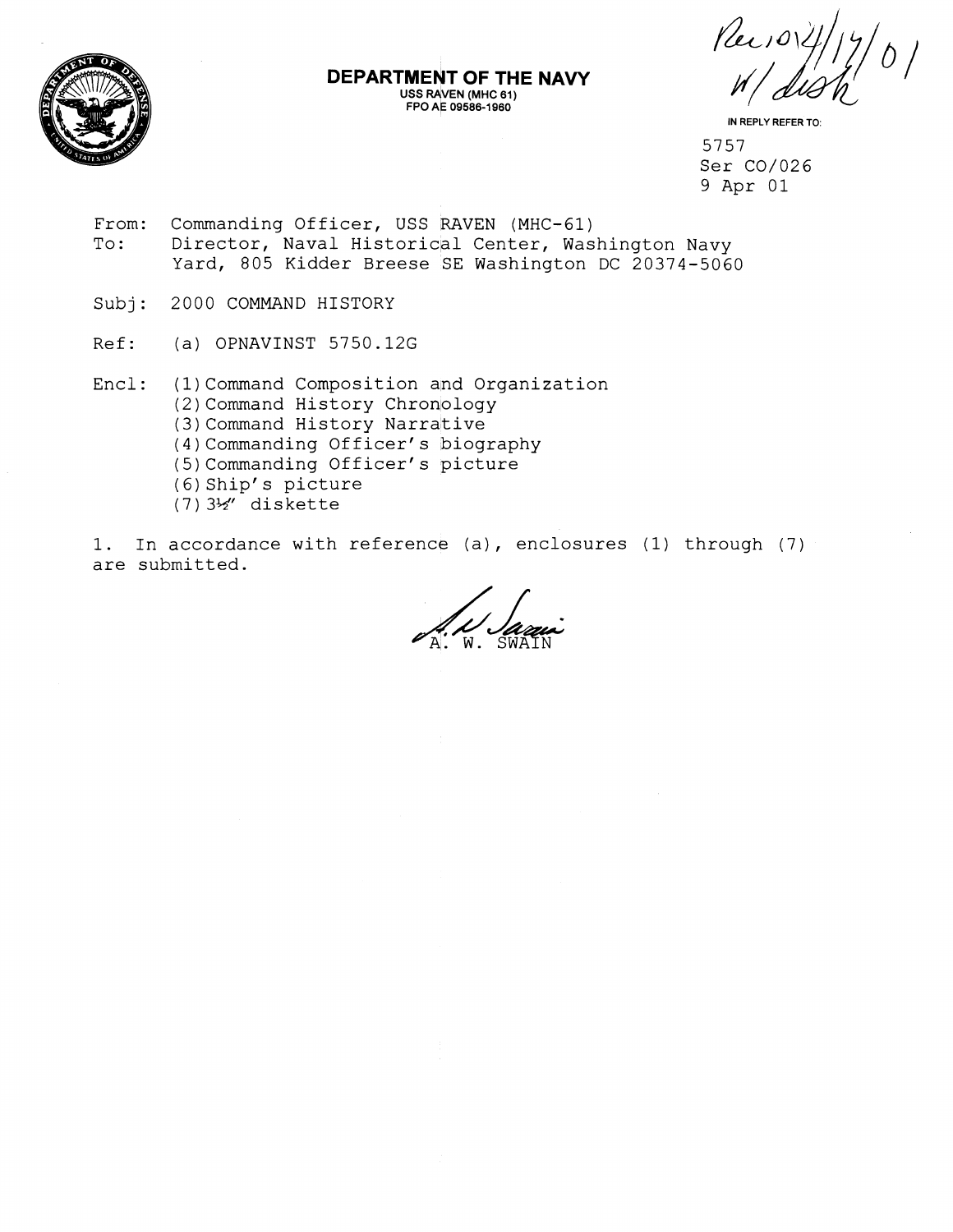## **COMMAND COMPOSITION AND ORGANIZATION**

# **COMMAND TITLE:**

USS RAVEN (MHC 61)

## **UIC:**

**22 179** 

## **RAVEN'S MISSION:**

To clear harbor, coastal, and ocean waters of all types of mines using reconnaissance, classification, and neutralization tactics.

### **ISIC:**

COMCMRON THREE COMCMDIV31

#### **COMMANDING OFFICER:**

Commander Anthony **W.** Swain, United States Navy

## **PERMANENT DUTY STATION:**  NSA Bahrain

 $\mathcal{L}_{\mathcal{L}}$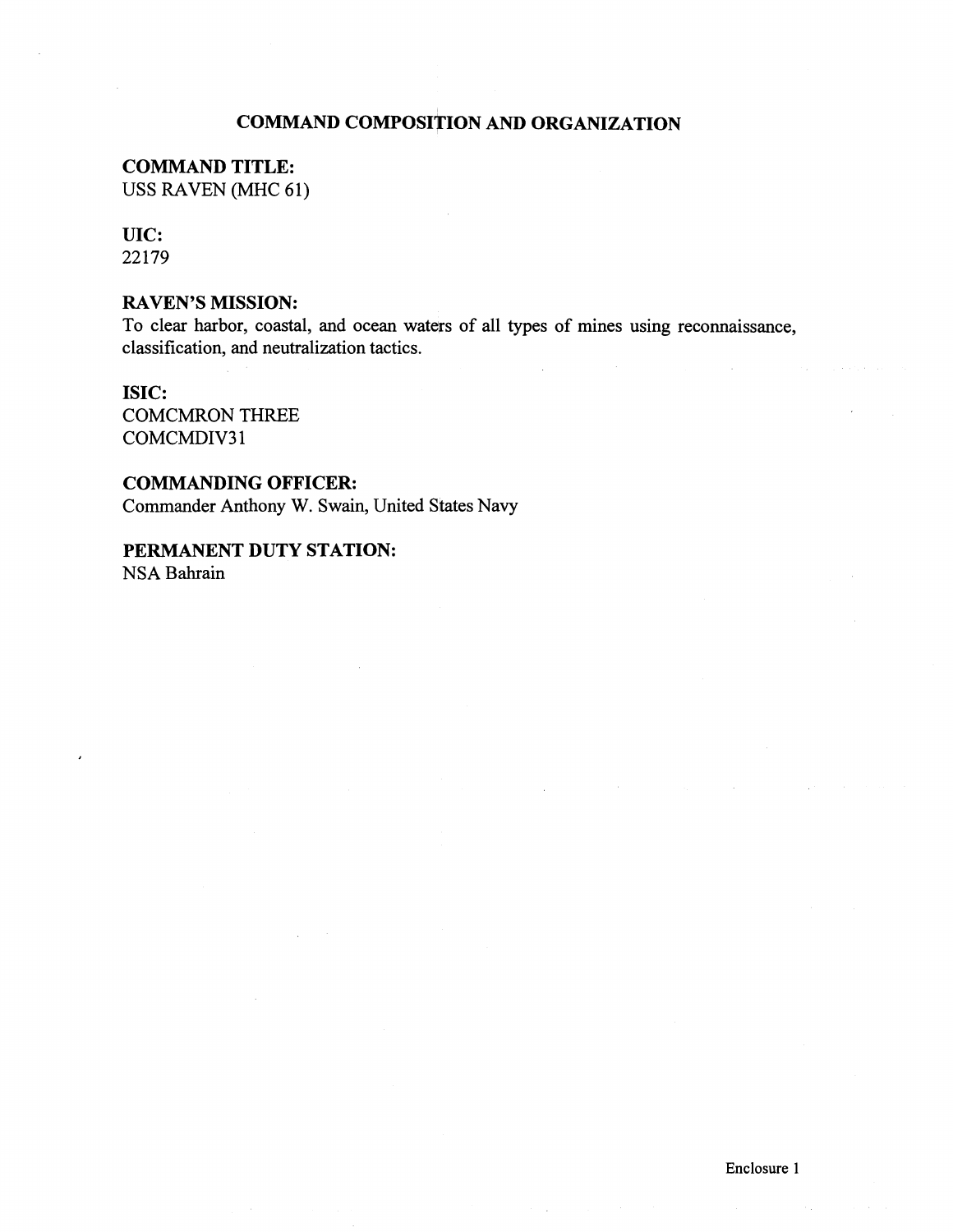# **USS RAVEN (MHC-61) COMMAND HISTORY KEY**

عر

z

# **CHRONOLOGICAL EVENTS FOR 2000**

| 01 - 10 Jan   | Holiday Leave and Upkeep Period                                                                                                                                                                   |
|---------------|---------------------------------------------------------------------------------------------------------------------------------------------------------------------------------------------------|
| 21 Jan        | Depart, Ingleside, TX, enroute Corpus Christi OPAREA<br>Limited Training Team, Engineering Training Group (Afloat Training<br>Group—ATG) onboard for Engineering Assist.<br>Arrive, Ingleside, TX |
| $24 - 28$ Jan | ISIC (with Surflant ATG) Command Assessment of Readiness for<br>Training (CART) Phase II, Inport Ingleside, TX                                                                                    |
| 27 Jan        | Fast Cruise, CART II, Inport Ingleside, TX.                                                                                                                                                       |
|               | 31 Jan – 11 Feb Fleet Maintenance Availability, Inport Ingleside, TX                                                                                                                              |
| 02 Feb        | Search and Rescue Qualification, Inport Ingleside, TX                                                                                                                                             |
| $14 - 18$ Feb | <b>ATG Engineering Assist</b>                                                                                                                                                                     |
| $16$ Feb      | Depart, Ingleside, TX, enroute Corpus Christi OPAREA for<br><b>Engineering Training</b><br>Arrive, Ingleside, TX                                                                                  |
| 17 Feb        | Depart, Ingleside, TX, enroute Corpus Christi OPAREA for<br><b>Engineering Training</b><br>Arrive, Ingleside, TX                                                                                  |
| 25 Feb        | Ship Visit, RADM Totushek, Commander Naval Reserve Forces, and<br>RADM Betancourt, Commander, Mine Counter Measures, Inport<br>Ingleside, TX                                                      |
| 01 Mar        | Depart, Ingleside, TX enroute Corpus Christi OPAREA for Full Power<br>run and Engineering Training<br>Arrive, Ingleside, TX                                                                       |
| 06-09 Mar     | Limited Training Team, Engineering Training Group (ATG) for<br>Engineering Assist, Inport Ingleside, TX                                                                                           |
| 16 Mar        | Engineering Qualification, Corpus Christi Operating Area                                                                                                                                          |
| 20 Mar        | Depart, Ingleside, TX, enroute Panama City, FL                                                                                                                                                    |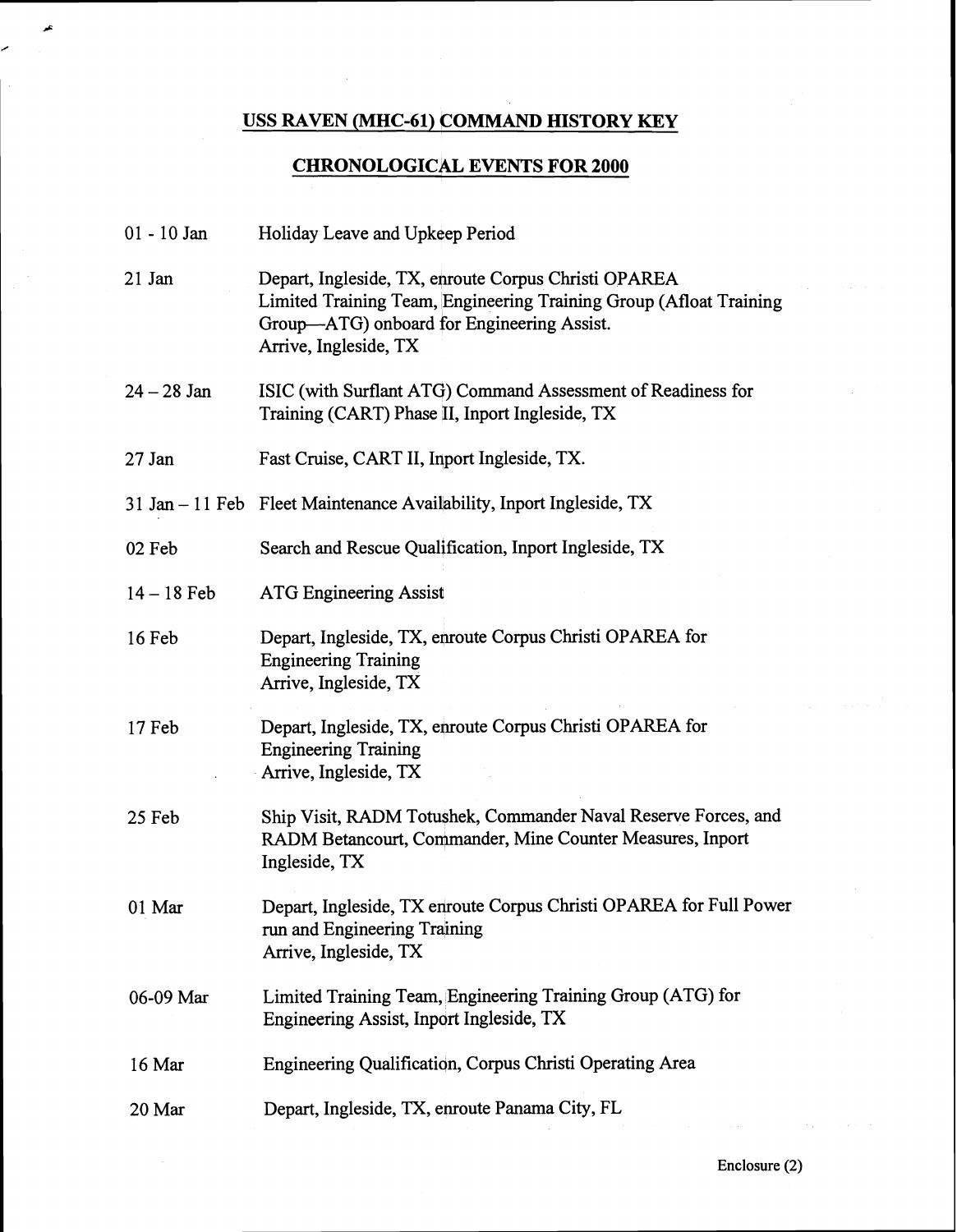| 20-24 Mar      | Enroute, Panama City, FL                                                                                         |
|----------------|------------------------------------------------------------------------------------------------------------------|
| 24 Mar         | Arrive, Panama City, FL                                                                                          |
| 24-27 Mar      | Port Visit, Panama City, FL                                                                                      |
| 27 Mar         | Depart, Panama City, FL, enroute Gulf of Mexico Oparea for MP3<br><b>Neutralization Operations</b>               |
| 27 Mar         | Arrive, Gulf of Mexico Oparea                                                                                    |
| 27-30 Mar      | MP3 Neutralization Operations, Gulf of Mexico Oparea                                                             |
| 30 Mar         | Depart, Gulf of Mexico Oparea, enroute Panama City, FL<br>Arrive, Panama City, FL                                |
|                | 31 Mar - 01 Apr Port Visit, Panama City, FL                                                                      |
| 01 Apr         | Depart, Panama City, FL, enroute Ingleside, TX                                                                   |
| $01-04$ Apr    | Enroute, Ingleside, TX                                                                                           |
| 04 Apr         | Arrive, Ingleside, TX                                                                                            |
| 05-07 Apr      | 3-M Assist, inport Ingleside, TX                                                                                 |
| 05 Apr         | Search and Rescue Qualification, inport Ingleside, TX                                                            |
| 06 Apr         | Ammunition Offload, inport, Ingleside, TX                                                                        |
|                | 10 Apr - 06 Jun Restricted Availability, Gulf Copper Ship Repair, Corpus Christi, TX                             |
| 10 Apr         | Depart, Ingleside, TX, enroute Gulf Copper Ship Repair, Corpus<br>Christi, TX<br>Arrive, Gulf Copper Ship Repair |
| 18 May         | Depart Gulf Copper Ship Repair, enroute, Ingleside, TX<br>Arrive, Ingleside, TX                                  |
| 22 May         | ISIC Light Off Assessment, inport, Ingleside, TX                                                                 |
| 25 May         | Sea Trials, Corpus Christi Oparea                                                                                |
| $21 - 22$ June | Commanding Officer's Training Time, U/W, Corpus Christi Oparea                                                   |

 $\mathcal{L}^{\mathcal{L}}$ 

 $\alpha$ 

 $\ddot{\phantom{1}}$ 

 $\sim$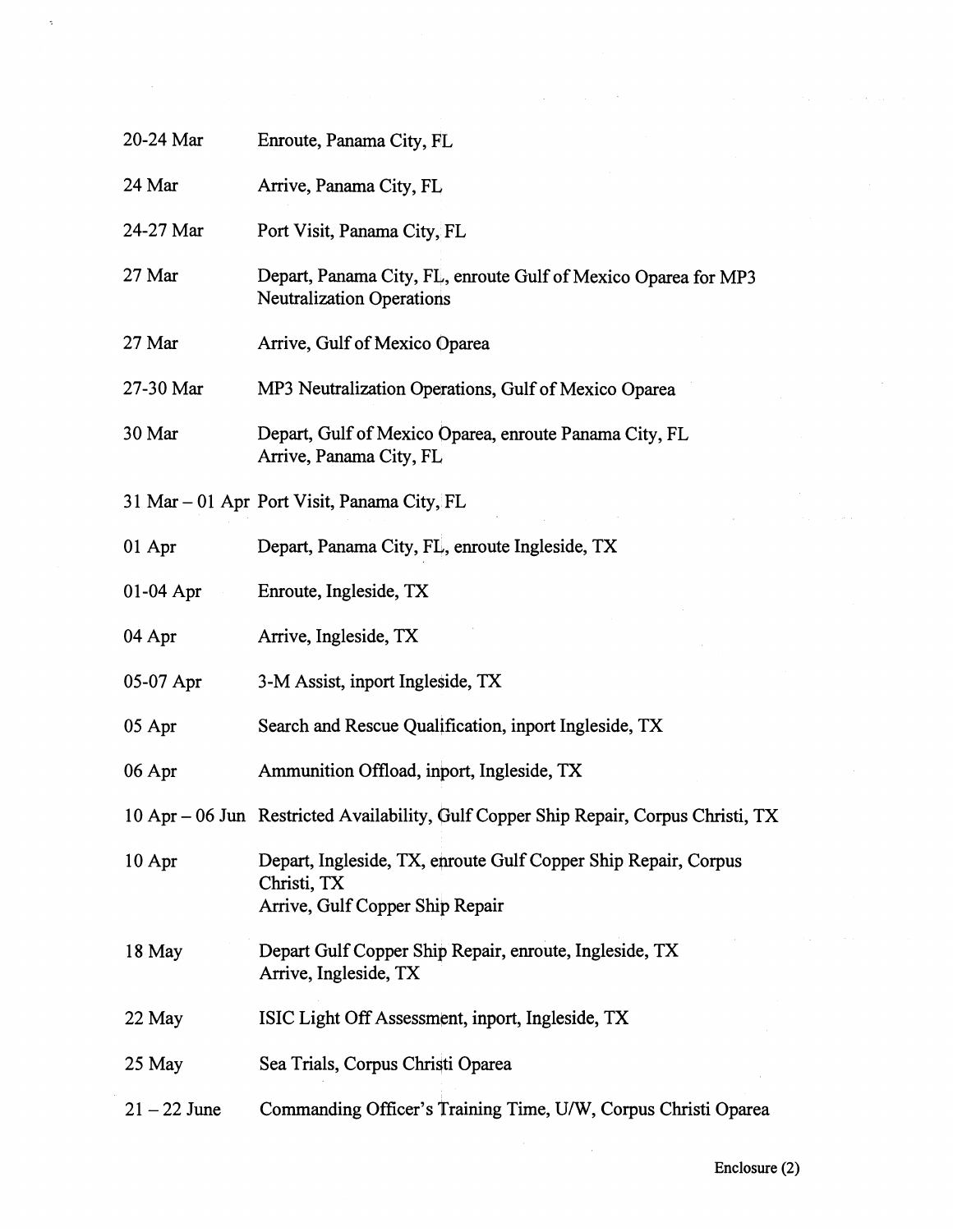| 26 June        | Electro Magnetic Run, U/W Ingleside, TX                               |
|----------------|-----------------------------------------------------------------------|
| 28 June        | ISIC Final Evaluation Period, U/W Corpus Christi Oparea               |
|                | 30 June - 28 Jul Pre-Overseas Movement                                |
| $06 - 10$ July | Incline Experiment, inport Ingleside, TX                              |
| 13 July        | ISIC Topside Damage Control Demonstration, I/P Ingleside, TX          |
| 16 July        | Crew move into Trailers                                               |
| 19 July        | Docked, Heavylift ship Motor Vessel Blue Marlin                       |
| 22 July        | Depart Ingleside, TX, enroute Manama, Bahrain.                        |
|                | 22 Jul—29 Aug Heavylift, U/W enroute Manama, Bahrain                  |
| 01-14 Aug      | Crew fly-out to Bahrain                                               |
| 28 Aug         | M/V Blue Marlin anchors in Arabian Gulf                               |
| $29$ Aug       | Undocking<br>Arrive, Mina Sulman Pier, Manama, Bahrain                |
|                | 29 Aug—19 Sep Upkeep, I/P Manama, Bahrain                             |
| $19$ Sep       | U/W enroute MCM Oparea, Arabian Gulf for training                     |
| $20$ Sep       | Arrive, Manama, Bahrain                                               |
| 22 Sep         | Depart Manama, Bahrain enroute Northern Arabian Gulf for MIO<br>Surge |
| 24 Sep         | Arrive, Northern Arabian Gulf                                         |
| $24 - 26$ Sep  | Maritime Interception Operations Surge, Northern Arabian Gulf         |
| 28 Sep         | Anchored, Northern Arabian Gulf<br>U/W, enroute Manama Bahrain        |
| $29$ Sep       | Arrive, Manama, Bahrain                                               |
| 03 Oct         | Depart Manama, Bahrain, enroute Central Arabian Gulf for training     |

 $\mathbb{R}^2$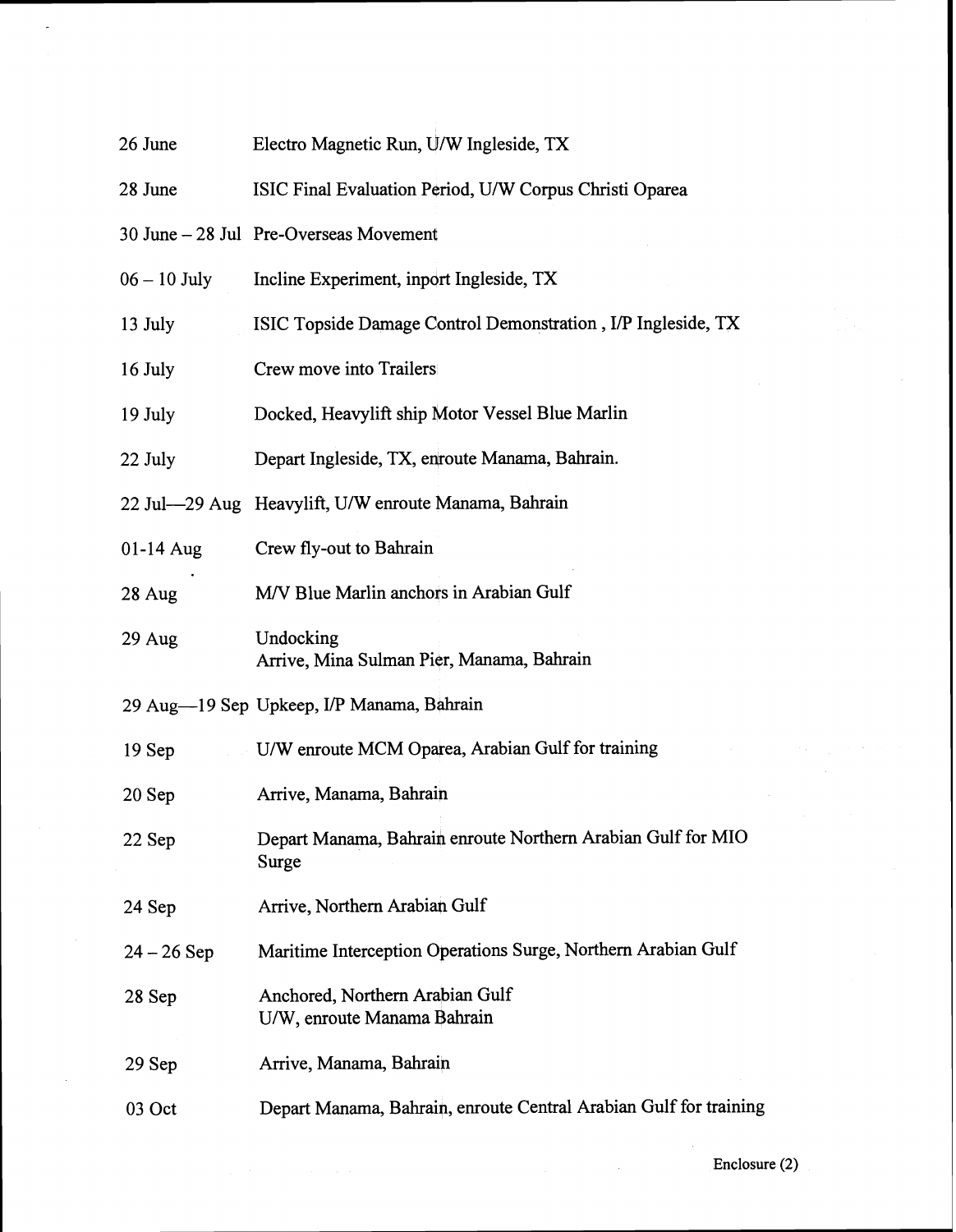Arrive Central Arabian Gulf

| 04 Oct        | Anchored, Central Arabian Gulf                                                              |
|---------------|---------------------------------------------------------------------------------------------|
| 05 Oct        | U/W enroute Manama, Bahrain<br>Arrive, Manama, Bahrain                                      |
| 12 Oct        | Sortie from Manama, Bahrain enroute Central Arabian Gulf<br>Arrive Central Arabian Gulf     |
| $14 - 17$ Oct | Mine Warfare Training w/Afloat Training Group Ingleside det, Central<br><b>Arabian Gulf</b> |
| $17 - 19$ Oct | Mine Warfare Training with Mine Warfare Force, Central Arabian Gulf                         |
| $17$ Oct      | Anchored, Central Arabian Gulf<br>U/W, Central Arabian Gulf                                 |
| 19 Oct        | Depart Central Arabian Gulf enroute Manama, Bahrain                                         |
| 20 Oct        | Arrive, Manama, Bahrain                                                                     |
| 22 Oct        | Sortie from Manama, Bahrain enroute Central Arabian Gulf                                    |
|               | 22 Oct – 12 Nov Mine Warfare Training with Mine Warfare Force, Arabian Gulf                 |
| 23 Oct        | Arrive, Central Arabian Gulf                                                                |
| 24 Oct        | Anchored, Central Arabian Gulf<br>U/W, Central Arabian Gulf                                 |
| $25 - 29$ Oct | Anchored, Central Arabian Gulf                                                              |
| 29 Oct        | U/W, Central Arabian Gulf                                                                   |
| 06 Nov        | Anchored, Central Arabian Gulf<br>U/W, enroute Northern Arabian Gulf                        |
| 07 Nov        | Arrive, Northern Arabian Gulf                                                               |
| $07 - 10$ Nov | Maritime Interception Operations, Northern Arabian Gulf                                     |
| <b>10 Nov</b> | Depart Northern Arabian Gulf, enroute Manama, Bahrain                                       |
| 12 Nov        | Arrive Manama, Bahrain                                                                      |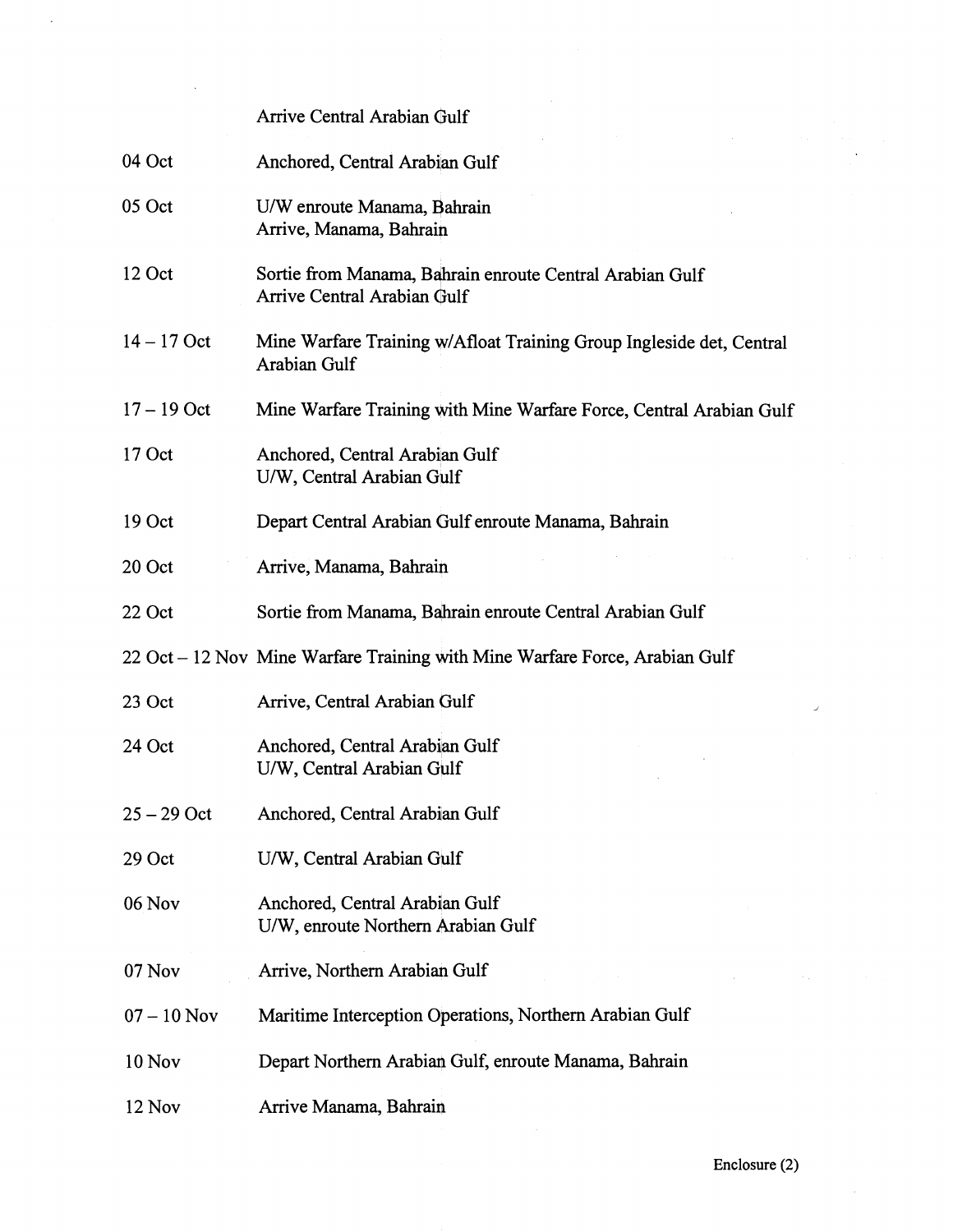12 Nov-13 Dec Upkeep, inport Manama, Bahrain

13 Dec --- 31 Dec Holiday Stand Down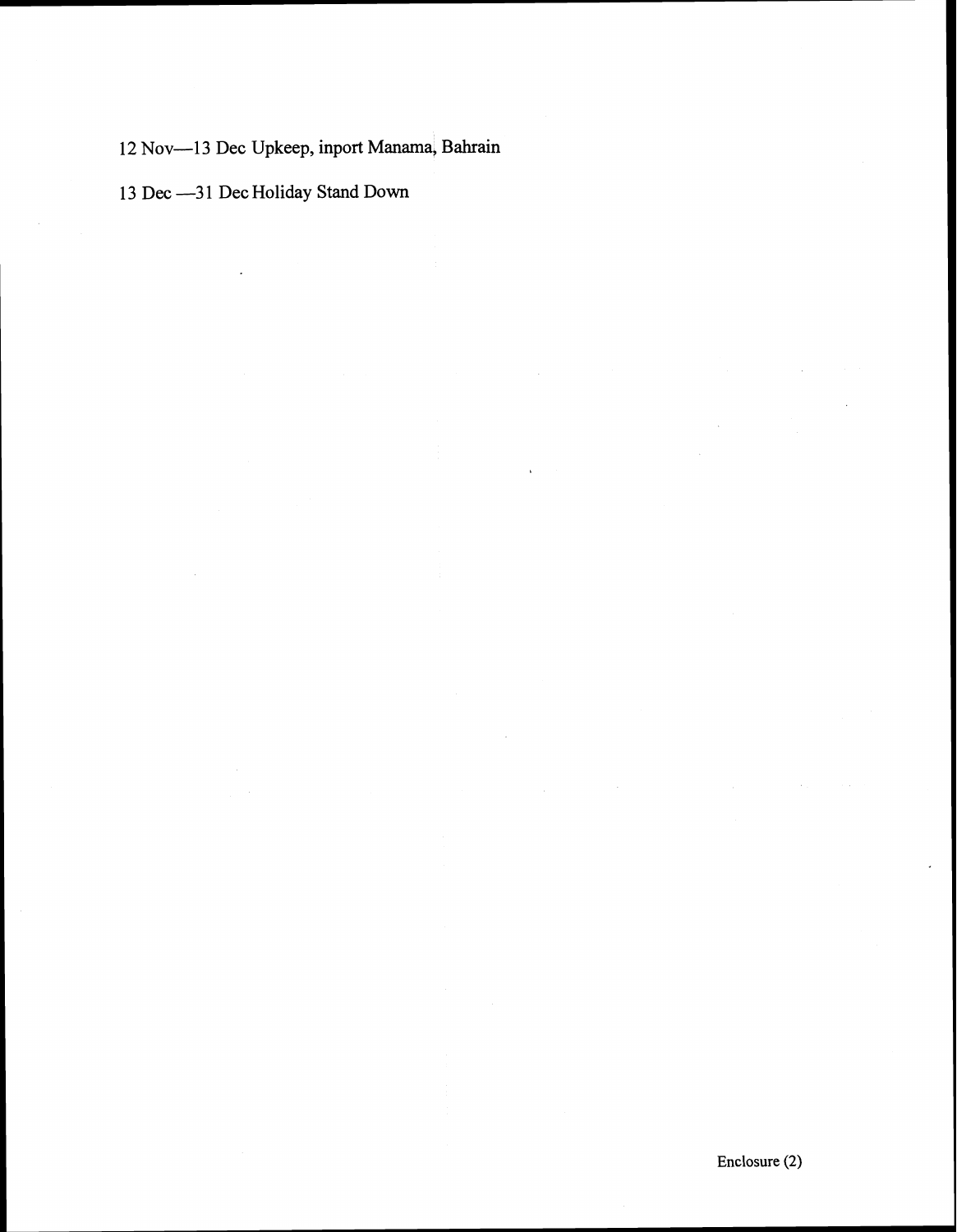#### **USS RAVEN (MHC-61)**

#### **COMMAND NARRATIVE**

For USS RAVEN, the New Year began with a leave and upkeep period in Ingleside, TX, that ended on 10 January, The crew vigilantly prepared for an intense Command Assessment of Readiness for Training (CART) Phase I1 for the next two weeks. Surflant Afloat Training Group (ATG) conducted CART from 24-28 January, and the ship successfully passed with outstapding remarks, especially in the Engineering Department. Immediately following the CART, RAVEN entered a Fleet Maintenance Availability for several alterations.

From 14-18 February, Ingleside ATG assisted the Engineering Department in preparation for Engineering Qualification. The ship got underway on 16 and 17 February, and 01 March for Engineering training. Surflant ATG came back onboard RAVEN on 16 Mar for Engineering Qualification. The ship passed E-Qual, receiving excellent scores and comments. On 20 March, RAVEN departed Ingleside enroute for Panama City, FL, for Mine Warfare (MIW) training and a port visit, arriving in Panama City on 24 March. Upon arriving inport, RAVEN received orders to conduct actual Mine Neutralization Operations in the Gulf of Mexico off the coast of Mobile, Alabama. RAVEN departed Panama City on 27 March after spending the weekend inport, and performed Mine Neutralization Operations fiom 27-30 March. The ship returned to Panama City on 31 March for stores and fuel, then got underway on 01 April for Ingleside, TX.

On 04 April, RAVEN pulled bach into Ingleside, TX. From 05-07 April, Raven received a 3-M assist, offloaded all excess stores, and received certification fiom the Afloat Training Group Ingleside Detachment for Search and Rescue. On 06 April the ship offloaded its ammunition in preparation for a six-week Restricted Availability. On 10 April RAVEN made up tugs, and "dead sticked" over to Gulf Copper Ship Repair, Corpus Christi, TX to commence its availability.

RAVEN returned to Ingleside, TX on 18 May after successfully completing its Restricted Availability, and receiving all final alferations prior to homeport shift to Bahrain. On 22 May, our ISIC conducted a Light Off Assessment inport Ingleside, and RAVEN excelled and passed with high remarks. On 25 May the ship got underway for Sea Trials in the Corpus Christi Oparea. On 26 June RAVEN went to the Electro Magnetic Run (EMR) facility for an EMR run prior to entering the Arabian Gulf. Two days later on 28 June, RAVEN got underway for the day for an ISIC Final Evaluation Period, managed in conjunction with the Afloat Training Group Det Ingleside, TX. From 30 June to 28 July, RAVEN went into a stand down and sent its crew members on leave for a Pre-Overseas Movement.

Our ISIC, COMCMRON THREE, came aboard on 13 July for a Topside Damage Control Demonstration , inport Ingleside, TX. The crew moved out of the ship and into trailers on 16 July, and on 19 July RAVEN docked onboard the Heavy Lift ship the Motor Vessel BLUE MARLIN. On 22 July, RAVEN departed Ingleside, TX enroute to her new homeport in Manama, Bahrain.

The first two weeks of August, RAVEN crew members flew into their new